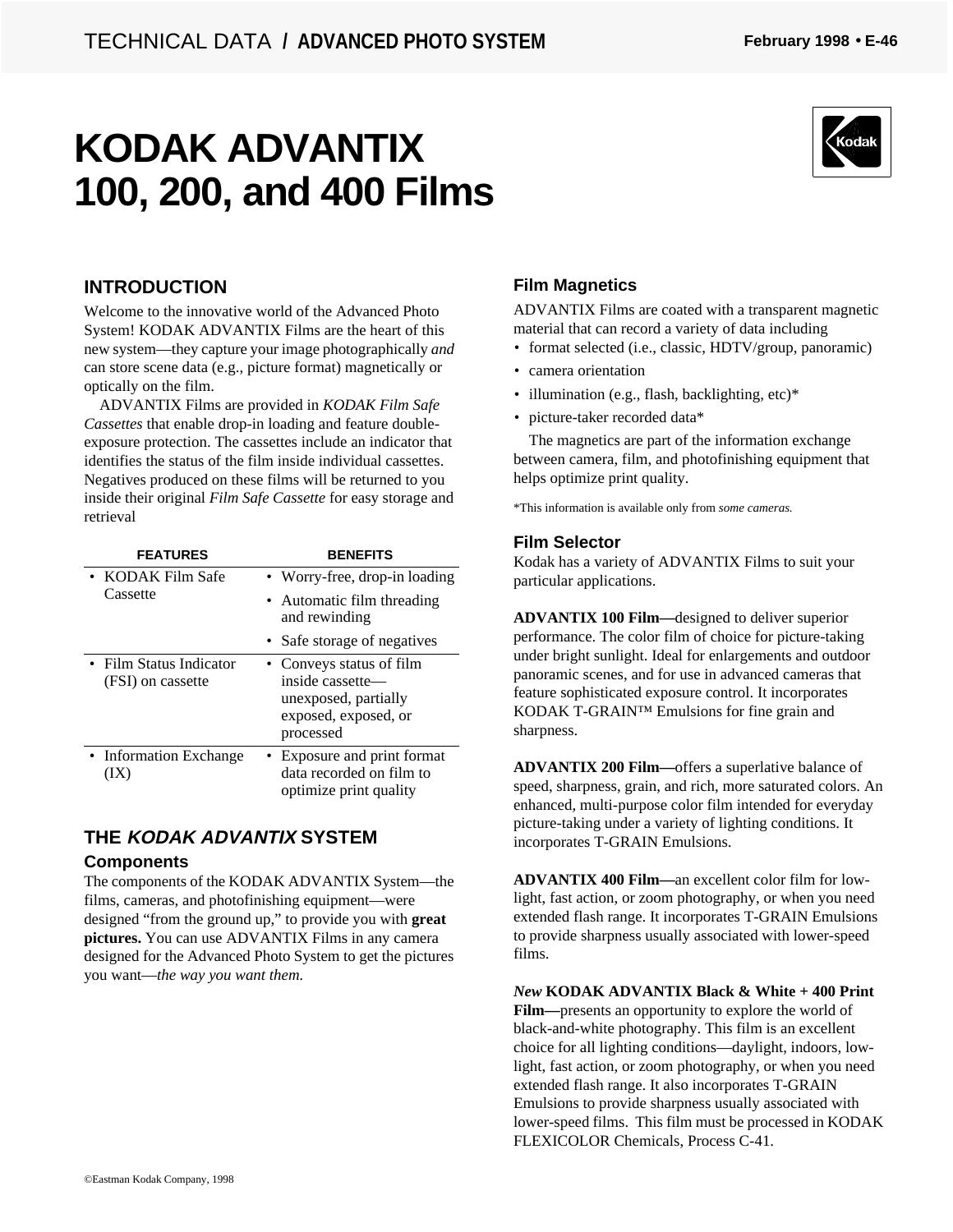### **SIZES AVAILABLE**

#### **KODAK ADVANTIX 100 Film**

| <b>Exposures</b> | <b>APS Format</b> |
|------------------|-------------------|
|                  |                   |

#### **KODAK ADVANTIX 200 Film**

| <b>Exposures</b> | <b>APS Format</b> |
|------------------|-------------------|
| 15, 25, and 40   | IX 240            |

#### **KODAK ADVANTIX 400 Film**

| <b>Exposures</b> | <b>APS Format</b> |  |
|------------------|-------------------|--|
| 25 and 40        | IX 240            |  |

**Note:** The number of exposures per roll is **not** dependent on the format you select. See "PRINT FORMATS" on Page 4 for more information.

### **STORAGE**

Store unexposed film at 70˚ F (21˚C) or lower. Always store film (exposed or unexposed) in a cool, dry place. Process film as soon as possible after exposure.

### **HANDLING**

#### **Important: Do not disassemble the cassette.**

The digital data stored on the magnetic layer of ADVANTIX Films should not be affected by airport x-ray inspection stations.

### **Film Status Indicator**

There are four symbols on one end of the cassette. A gray indicator identifies the status of the film inside the cassette: (1)  $\bullet$  = unexposed; (2)  $\bullet$  = partially exposed; (3)  $\times$  = exposed (unprocessed); and (4)  $\blacksquare$  = processed (negatives).

### **Camera Loading**

When the FSI is at  $\bullet$ , the cassette is ready to load into a camera designed for the Advanced Photo System; this type of camera features drop-in loading. It is not necessary to "feed" or thread the film to load it—the camera will thread the film automatically. (*Do not* open the cassette; unprocessed film will be fogged if you open it.) For more information, see your camera manual.

**Mid-Roll Change:** If your camera offers this feature, you can change cassettes before you completely expose the current cassette. This feature helps ensure that you have the right film type in your camera for every picture-taking situation. It also allows you to separate your cassettes by photo subject.

If you use this feature, the FSI will be at ◗ when you remove the cassette from your camera. The information exchange (IX) between your camera and the film will keep track of the number of exposures remaining. As a reference, you can write the number of exposures left in the area on the cassette marked "NOTES." Reload the cassette at any time to finish exposing the film.

**Rewind Button:** If your camera has a rewind button and you don't want to take all the pictures available on the film, you can press the rewind button on the camera and send the cassette for processing. Once you've used this feature, you *cannot* change your mind and reload the same film cassette into the camera.

### **EXPOSURE**

#### **Film Speed—Automatic Cameras**

In automatic cameras designed for the Advanced Photo System, the film speed is set automatically when film is loaded into the camera.

### **Film Speed—Manual Cameras**

For Advanced Photo System cameras that allow manual adjustments (marked for ISO, ASA, or DIN speeds or exposure indexes), use the speed numbers in the table below. ADVANTIX Films are specially sensitized to be tolerant of mixed lighting conditions; the filter recommendations are suggested for uniform illumination.

Do not change the film-speed setting when you use a filter if your camera has through-the-lens metering.

| <b>KODAK</b><br>Film | <b>ISO/DIN Speed and</b><br><b>KODAK WRATTEN</b><br>Gelatin Filter* |                            |                             |
|----------------------|---------------------------------------------------------------------|----------------------------|-----------------------------|
|                      | <b>Daylight</b>                                                     | Photolamp<br>(3400 K)      | <b>Tungsten</b><br>(3200 K) |
| ADVANTIX 100         | 100                                                                 | $32/16^{\circ}$<br>No. 80B | $25/15^\circ$<br>No. 80A    |
| ADVANTIX 200         | 200                                                                 | 64/19°<br>No. 80B          | 50/18°<br>No. 80A           |
| ADVANTIX 400         | 400                                                                 | 125/22°<br>No. 80A         | 100/21°<br>No. 80A          |

\* For best results without special printing.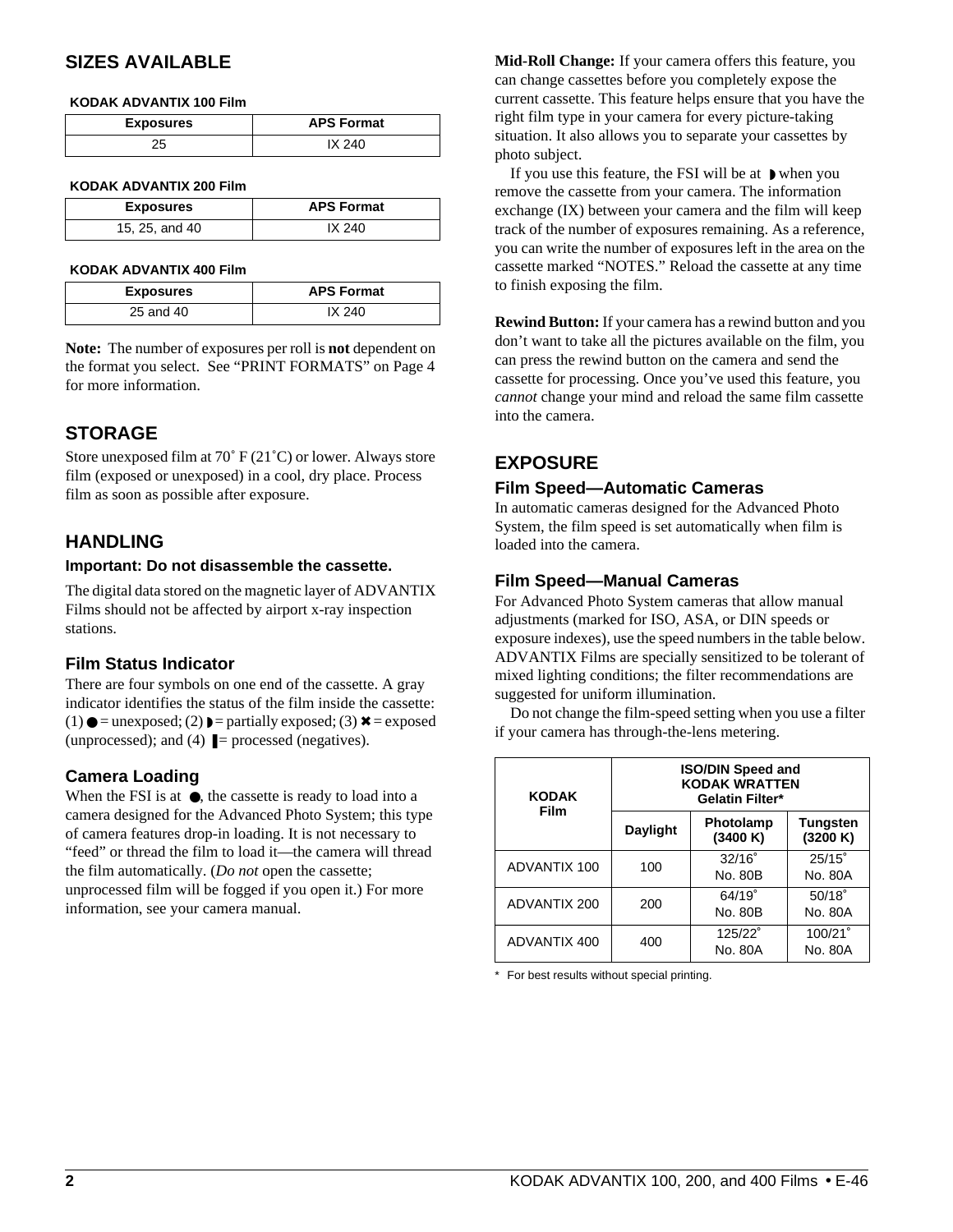**Daylight:** Use the exposures in the table below for average frontlit subjects from 2 hours after sunrise to 2 hours before sunset.

| Lighting                                              | <b>Shutter Speed (second)</b><br>and Lens Opening |                 |                 |
|-------------------------------------------------------|---------------------------------------------------|-----------------|-----------------|
| <b>Conditions</b>                                     | <b>ADVANTIX</b>                                   | <b>ADVANTIX</b> | <b>ADVANTIX</b> |
|                                                       | 100                                               | 200             | 400             |
| <b>Bright or Hazy Sun</b><br>on Light Sand or<br>Snow | 1/125<br>f/16                                     | 1/250<br>f/16   | 1/500<br>f/16   |
| <b>Bright or Hazy Sun</b><br>(Distinct<br>Shadows)*   | 1/125<br>f/11                                     | 1/250<br>f/11   | 1/500<br>f/11   |
| Weak, Hazy Sun                                        | 1/125                                             | 1/250           | 1/500           |
| (Soft Shadows)                                        | f/8                                               | f/8             | f/8             |
| Cloudy Bright                                         | 1/125                                             | 1/250           | 1/500           |
| (No shadows)                                          | f/5.6                                             | /5.6            | f/5.6           |
| Heavy Overcast or                                     | 1/125                                             | 1/250           | 1/500           |
| Open Shadet                                           | f/4                                               | f/4             | f/4             |

Use  $f/5.6$  for backlit close-up subjects.

† Subjects shaded from the sun but lighted by a large area of clear sky.

**Electronic Flash:** Whenever possible, it's a good idea to use a flash—even outdoors. In daylight, flash can lighten facial shadows and brighten dark shadows. Flash can also be useful for action photography to stop the action.

Use the appropriate guide number in the table below as a starting point for your equipment. Select the unit output closest to the number given by your flash manufacturer. Then find the guide number for feet or metres.

To determine the lens opening, divide the guide number by the flash-to-subject distance. If negatives are too dark (overexposed), use a higher guide number; if they're too light (underexposed), use a lower number.

| <b>Unit Output</b> | <b>Guide Number</b><br><b>Distances in Feet/Metres</b> |                        |                        |
|--------------------|--------------------------------------------------------|------------------------|------------------------|
| (BCPS)*            | <b>ADVANTIX</b><br>100                                 | <b>ADVANTIX</b><br>200 | <b>ADVANTIX</b><br>400 |
| 350                | 40/12                                                  | 60/18                  | 85/26                  |
| 500                | 50/15                                                  | 70/21                  | 100/30                 |
| 700                | 60/18                                                  | 85/26                  | 120/36                 |
| 1000               | 70/21                                                  | 100/30                 | 140/42                 |
| 1400               | 85/26                                                  | 120/36                 | 170/50                 |
| 2000               | 100/30                                                 | 140/42                 | 200/60                 |
| 2800               | 120/36                                                 | 170/50                 | 240/70                 |
| 4000               | 140/42                                                 | 200/60                 | 280/85                 |
| 5600               | 170/50                                                 | 240/70                 | 340/105                |
| 8000               | 200/60                                                 | 280/85                 | 400/120                |

BCPS = beam candlepower seconds

**Fluorescent and High-Intensity Discharge Lamps:** For best results without special printing, use the color-correction filters in the table below as starting points when you expose these films under fluorescent and high-intensity discharge lamps. Use exposure times of 1/60 second or longer to avoid the brightness and color variations that occur during a single alternating-current cycle.

| Type of<br><b>Fluorescent Lamp</b> | <b>KODAK Color</b><br>Compensating<br><b>Filters</b> | <b>Exposure</b><br><b>Adjustment</b> |
|------------------------------------|------------------------------------------------------|--------------------------------------|
| Daylight                           | 40 <sub>R</sub>                                      | $+^2/3$ stop                         |
| White                              | $20C + 30M$                                          | $+1$ stop                            |
| Warm White                         | 40B                                                  | +1 stop                              |
| Warm White Deluxe                  | $30B + 30C$                                          | $+1^{1/3}$ stops                     |
| Cool White                         | 30M                                                  | $+^2/3$ stop                         |
| Cool White Deluxe                  | $20C + 10M$                                          | $+^2/3$ stop                         |

**Note:** When you don't know the type of fluorescent lamps, try a 10C + 20M filter combination and increase exposure by  $\frac{2}{3}$  stop; color rendition may be less than optimum.

| Type of<br><b>High-Intensity</b><br>Discharge Lamp | <b>KODAK Color</b><br>Compensating<br><b>Filters</b> | <b>Exposure</b><br><b>Adjustment</b> |
|----------------------------------------------------|------------------------------------------------------|--------------------------------------|
| High-Pressure<br>Sodium Vapor                      | 70B + 50C                                            | +3 stops                             |
| <b>Metal Halide</b>                                | $10R + 20M$                                          | $+^2/3$ stop                         |
| Mercury Vapor                                      | $20R + 20M$                                          | $+^2/3$ stop                         |
| <b>Clear Mercury</b><br>Vapor                      | 80R                                                  | $+1^{1/3}$ stops                     |

**Adjustments for Long and Short Exposures:** You do not need to make any exposure or filter adjustments for exposure times of 1/10,000 second to 10 seconds.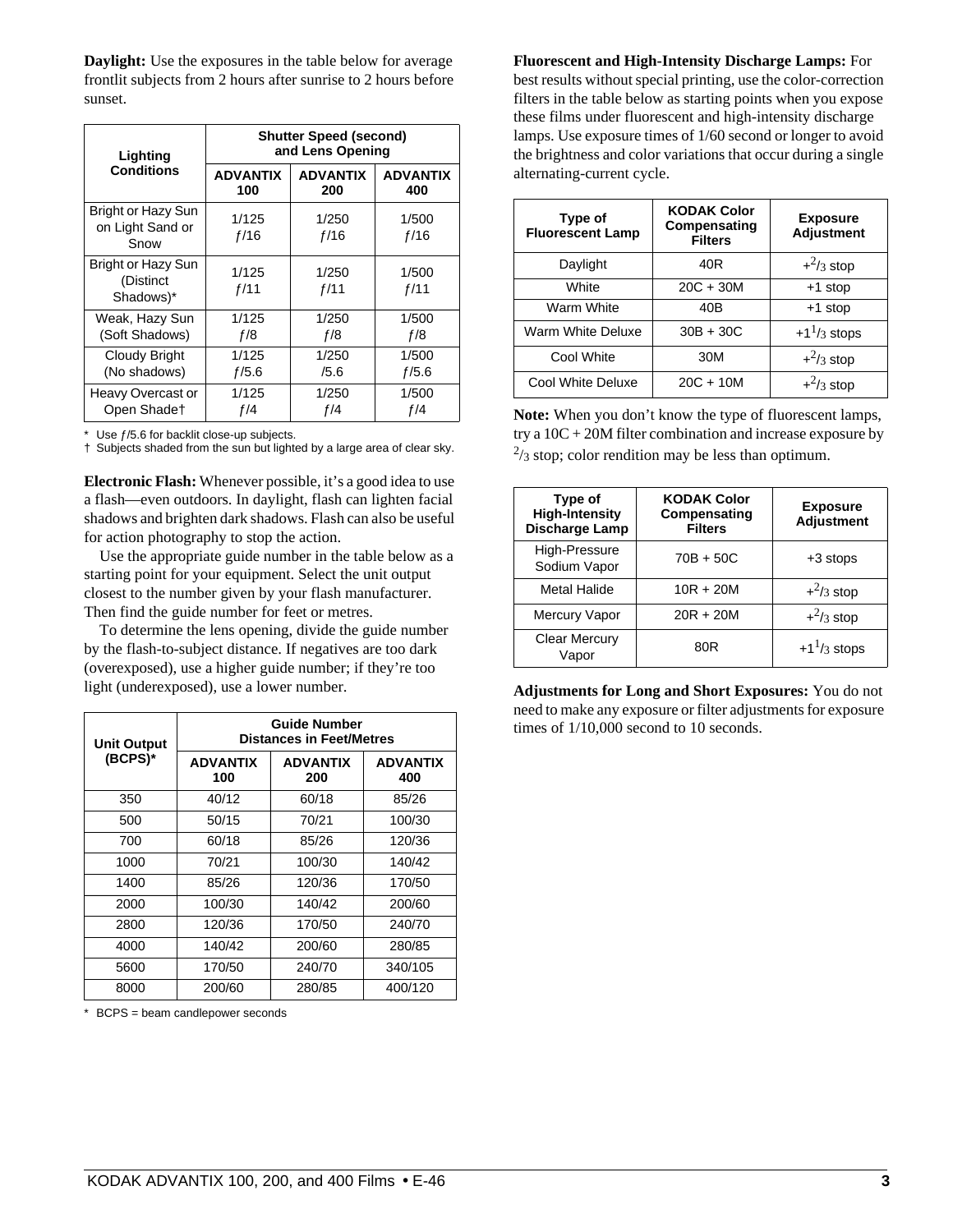## **PRINT FORMATS**

With your Advanced Photo System camera, you can expose any combination of three formats—Classic (C), HDTV/ Group (H), and Panoramic (P)—on each cassette of film; for more information, see your camera manual. For print sizes, see the following table.

**Important:** Your photo-processing cost will be based on the format(s) you select.

|                                 |                                                                                                                       | <b>Print Sizes* from Format Selected</b> |                                                                                                               |
|---------------------------------|-----------------------------------------------------------------------------------------------------------------------|------------------------------------------|---------------------------------------------------------------------------------------------------------------|
| Paper<br>Width                  | Classic (C)                                                                                                           | <b>HDTV/Group</b><br>(H)                 | Panoramic (P)                                                                                                 |
| $3.5$ in.<br>$(8.9 \text{ cm})$ | $3.5 \times 5$ in.<br>$(8.9 \times 12.7 \text{ cm})$<br>or<br>$3.5 \times 5.25$ in.<br>$(8.9 \times 13.3 \text{ cm})$ | $3.5 \times 6$ in.<br>(8.9 x<br>15.2 cm) | $3.5 \times 10$ in.<br>$(8.9 \times 25.4 \text{ cm})$                                                         |
| 4 in.<br>(10.2)<br>cm)          | $4 \times 6$ in.<br>$(10.2 \times 15.2 \text{ cm})$                                                                   | 4 x 7 in.<br>(10.2 x)<br>17.8 cm)        | $4 \times 10$ in.<br>$(10.2 \times 25.4 \text{ cm})$<br>or<br>4 x 11.5 in.<br>$(10.2 \times 29.2 \text{ cm})$ |

\* Final print size depends on your photofinisher.

## **PROCESSING**



When the FSI is at  $\chi$ , have your film processed promptly by a photofinisher that displays the logo shown above.

 The photofinisher will return the film cassette with your prints; your negatives will be inside the cassette and the FSI will be at  $\blacksquare$ . You will receive an index print that shows the images of the negatives inside the cassette. *Do not disassemble the cassette.* Store the cassette in a cool, dry place with the index print. You can use the KODAK ADVANTIX Memory Keeper to store 12 cassettes and index prints.

**Note:** Photofinishers that provide a certified service are required to produce the following features of the Advanced Photo System:

- Interspersed aspect ratio prints
- Print personalization via backprinting
- Print quality improvement from camera data
- Negatives returned in cassette
- Index print

**Reprints and Enlargements:** To order reprints or enlargements, refer to your index print or the information on the back of your photos, and return the cassette to your dealer.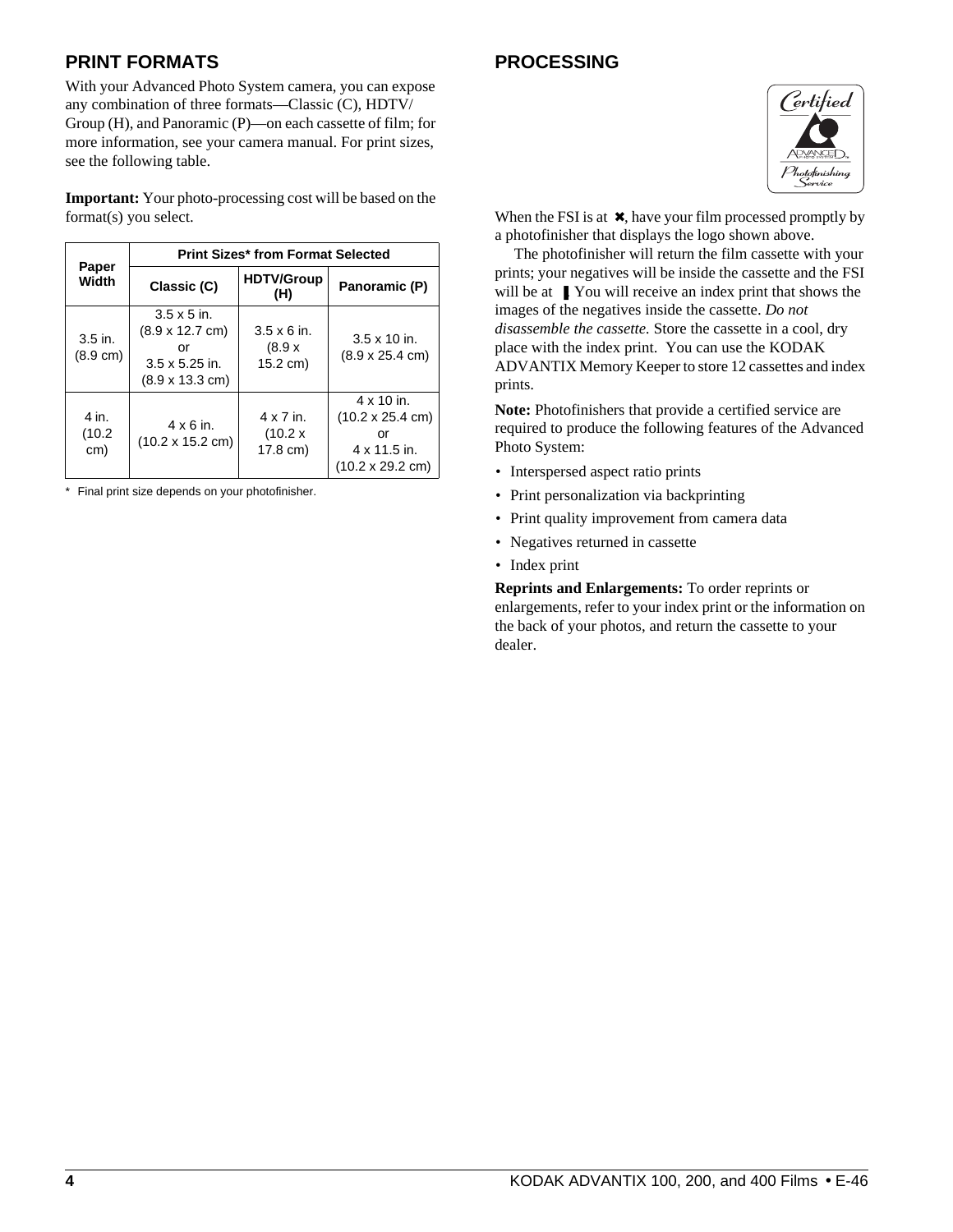### **KODAK ADVANTIX 100 Film**

#### **Spectral-Sensitivity Curves Characteristic Curves** 4.0 4.0 **Effective Exposure:** 1/50 second **Exposure: Daylight 1/500 second Process:** C-41 **Process:** C-41 **Densitometry:** Status M **Densitometry: Status M** 3.0 **Density:** 0.2 above D-min 3.0 \* LOG SENSITIVITY 2.0 **DENSITY** DENSITY **Yellow-**B 2.0 Forming Magenta-Cyan-G Layer  $\sqrt{}$  Forming Forming 1.0 Layer Layer R 1.0  $0.0$ 250 300 350 400 450 500 600 650 700 750 550 WAVELENGTH (nm) 0.0 \*Sensitivity = reciprocal of exposure (erg/cm<sup>2</sup>) required to produce specified density  $\overline{2}.0$ 3.0 1.0 0.0 1.0 F002\_0384AC F002\_0383AC LOG EXPOSURE (lux-seconds)

#### **Spectral-Dye-Density Curves**



**NOTICE**: The sensitometric curves and data in this publication represent product tested under the conditions of exposure and processing specified. They are representative of production coatings, and therefore do not apply directly to a particular box or roll of photographic material. They do not represent standards or specifications that must be met by Eastman Kodak Company. The company reserves the right to change and improve product characteristics at any time.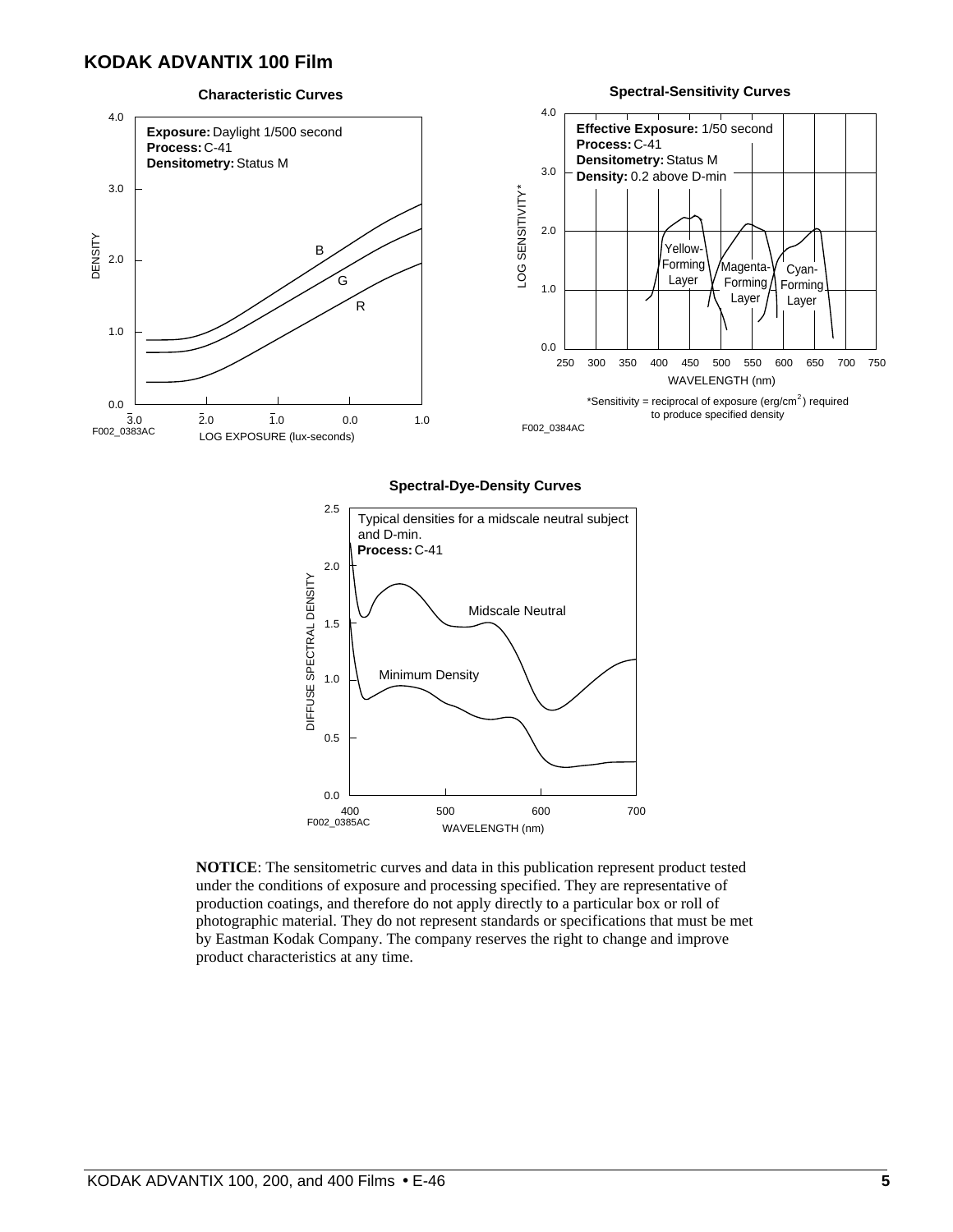### **KODAK ADVANTIX 200 Film**



#### **Spectral-Dye-Density Curves**

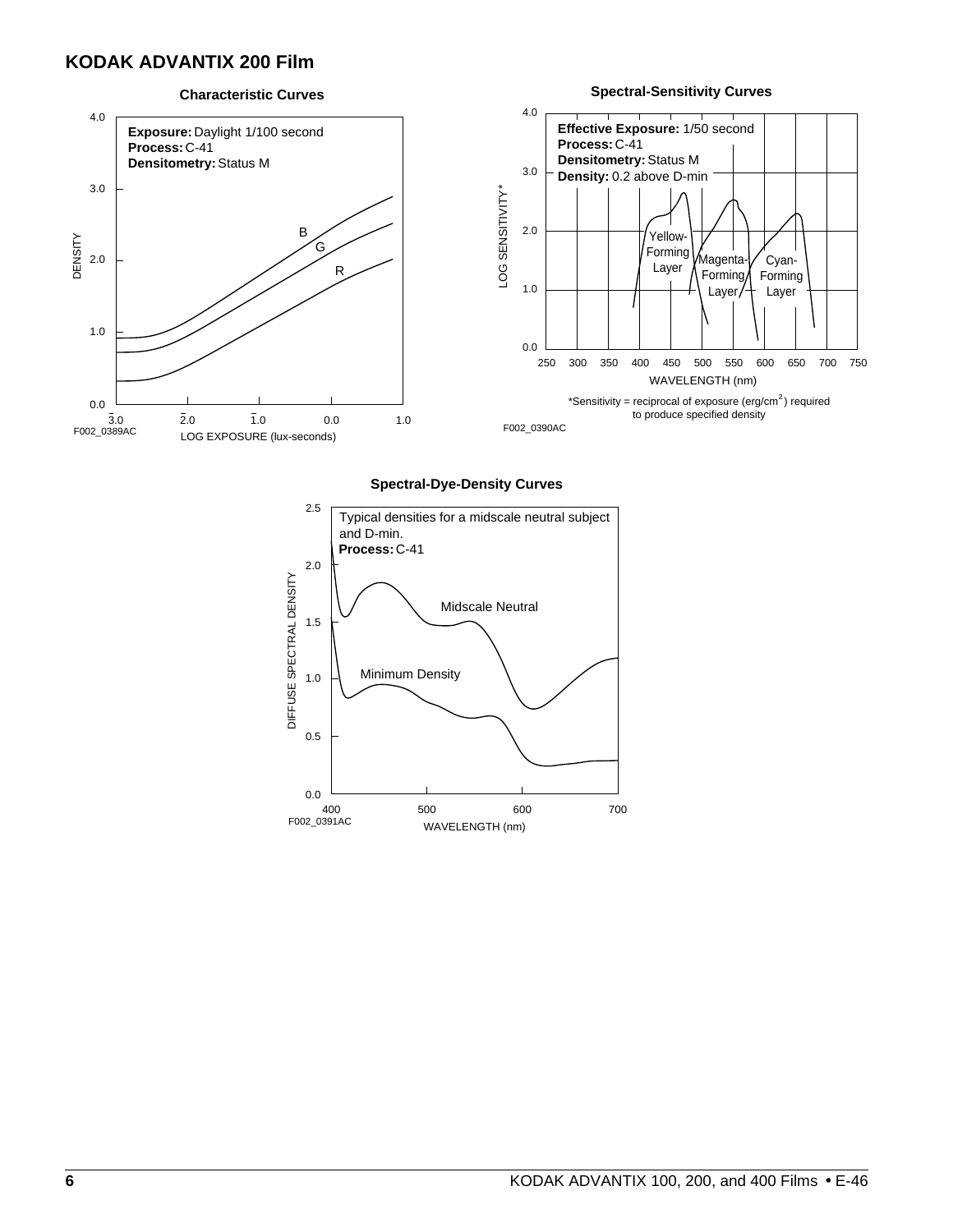### **KODAK ADVANTIX 400 Film**

#### **Characteristic Curves**





#### **Spectral-Dye-Density Curves**